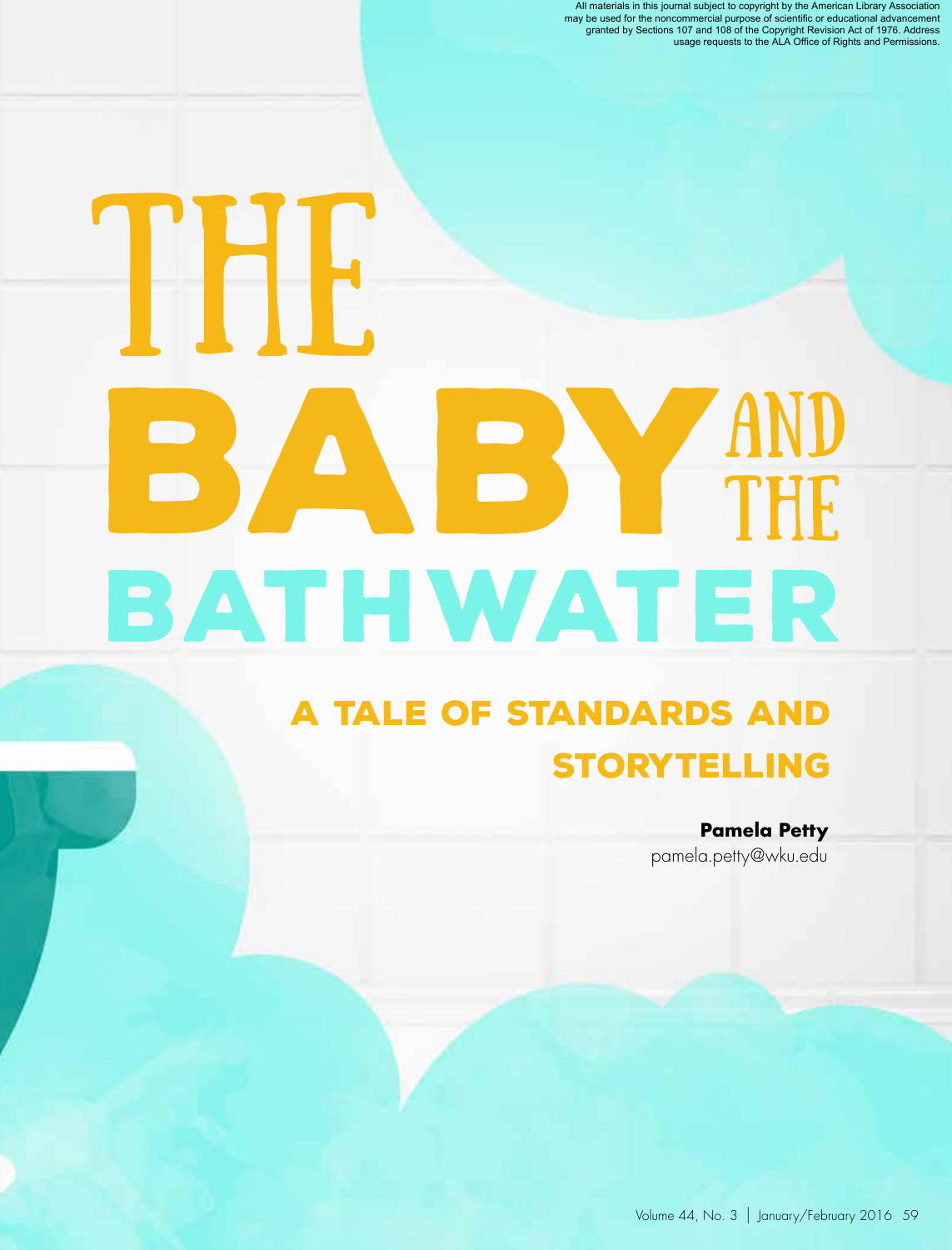While we find ourselves in the stories others tell, nothing is as satisfying and fulfilling as telling our own stories.

This is a story about the baby and the bathwater. In other words, it is a tale about storytelling in a time of standards. It begins with a story and ends with an important lesson on how educators must hold on to the pleasure, joy, and love of stories the affective components of teaching and learning—when navigating the educational environment of national standards and standardized testing.

In the lyrics to one of his hit songs, popular country music star Trace Adkins was asked why he sings country music songs with "twang" about "trains and hillbilly things." The singer responded simply, "cause they're all just songs about me" (Smith and Hill 2004).

Many of us see our lives in the songs, poetry, and stories of others. Through songs and stories we find words to put to the feelings we have and connect with feelings that inspire our words. While we find ourselves in the stories others tell, nothing is as satisfying and fulfilling as telling our own stories. Trace Adkins is trying to tell us that, as he glorifies the pleasure of singing songs, he is telling us the story of his life, his dreams, and his experiences.

Some of the best stories we tell are in the form of a song. These three- to four-minute tales put to music can weave complete stories. They may recall spectacular events; ponderings on life, love, history, or patriotism; or feature morecommon elements like tractors, cowboy hats, big trucks, mamas, and friends lost along the way. Regardless of the tale or theme, song or story, the point is that songs are creative expressions of our shared experience. In each case, some writer/storyteller in some moment of inspiration scribbled or keyed some words, fitted them together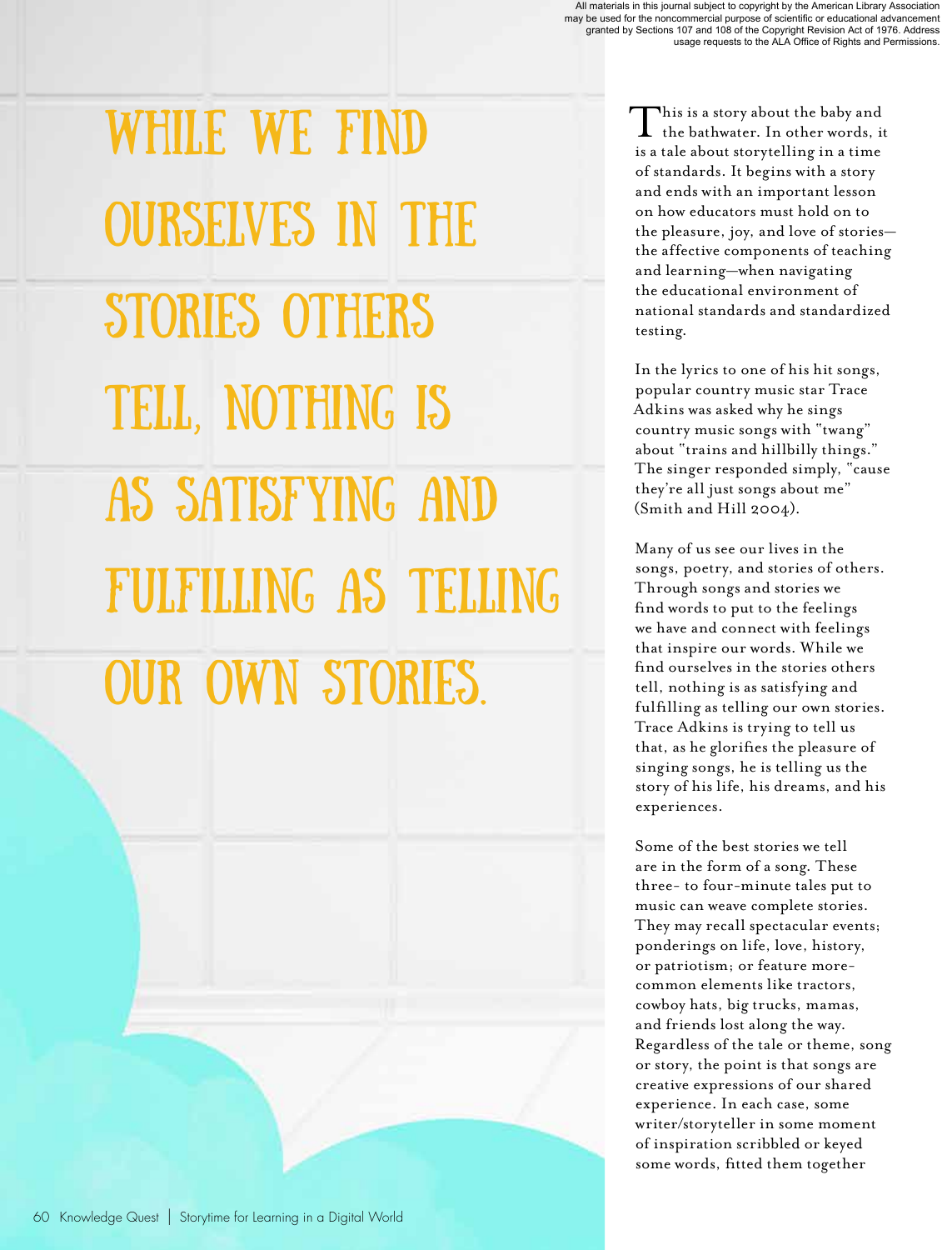into a form that no one else had ever quite formed before, and felt the contentment that comes from setting a story free to become what it will with those who hear or read it. Sometimes these writers/storytellers are poets, and sometimes they are singers. Sometimes, if we are very lucky, we find them in classrooms paving the way for future writers, storytellers, and poets to bring their imagination and experiences to life.

Storytelling is a craft that takes "talking" to the level of "telling." The cleverest of teachers know these tricks. The shift from talker to teller is the one that makes the difference with the students we find the most difficult to reach. The best educators have a particular knack for storytelling—taking the dry facts of history lifted from textbooks, dusting off the dates, times, places, and names, and injecting life into these captured moments that shape our world, our country, and our lives. These gifted educators are the ones who bring to life people and places long dead and can share the magic of the story. Educators who value and use storytelling in the classroom, in the library, and in special school events aimed specifically at highlighting the history and the people of a community have the potential to make the most positive lasting effect on student literacy and to cultivate a love for literature.

Children who have never heard a parent or a grandparent spin a tale, who have never lost themselves in a yarn, and who have never thought about the precious jewels of stories that lie inside each of them do not know the magic of story. Many of our school children have not experienced this magic. Consequently, when hearing tales for the first time, these students have to be drawn in slowly, lured into almost absent-mindedly

following a trail of breadcrumb story-kernels until these listeners are lost in the forest of a spectacular word journey into the past, the future, the heart of an earthworm, or floating on one of the world's last remaining icebergs.

Textbooks won't take children to the places a well-told story does. Workbooks won't take them there, and neither will computers. Books and multimedia are wonderful components of the big picture of getting students to these imaginative places—but the only path that leads to loving language and the gift of story is the same oral tradition that

has sustained life on this planet since the beginning: storytelling.

As is often the case in education, we are at the mercy of the pendulum that swings wildly—bringing in new methods and materials, and, many times, rapidly abandoning the old. Many educators find it challenging enough to ensure their students all meet the standards without adding to the list of mandates. However, if we fail to deliberately target the love of reading and do not model the love of reading and story, then how can we find it surprising that, although students can read, they simply choose not to?

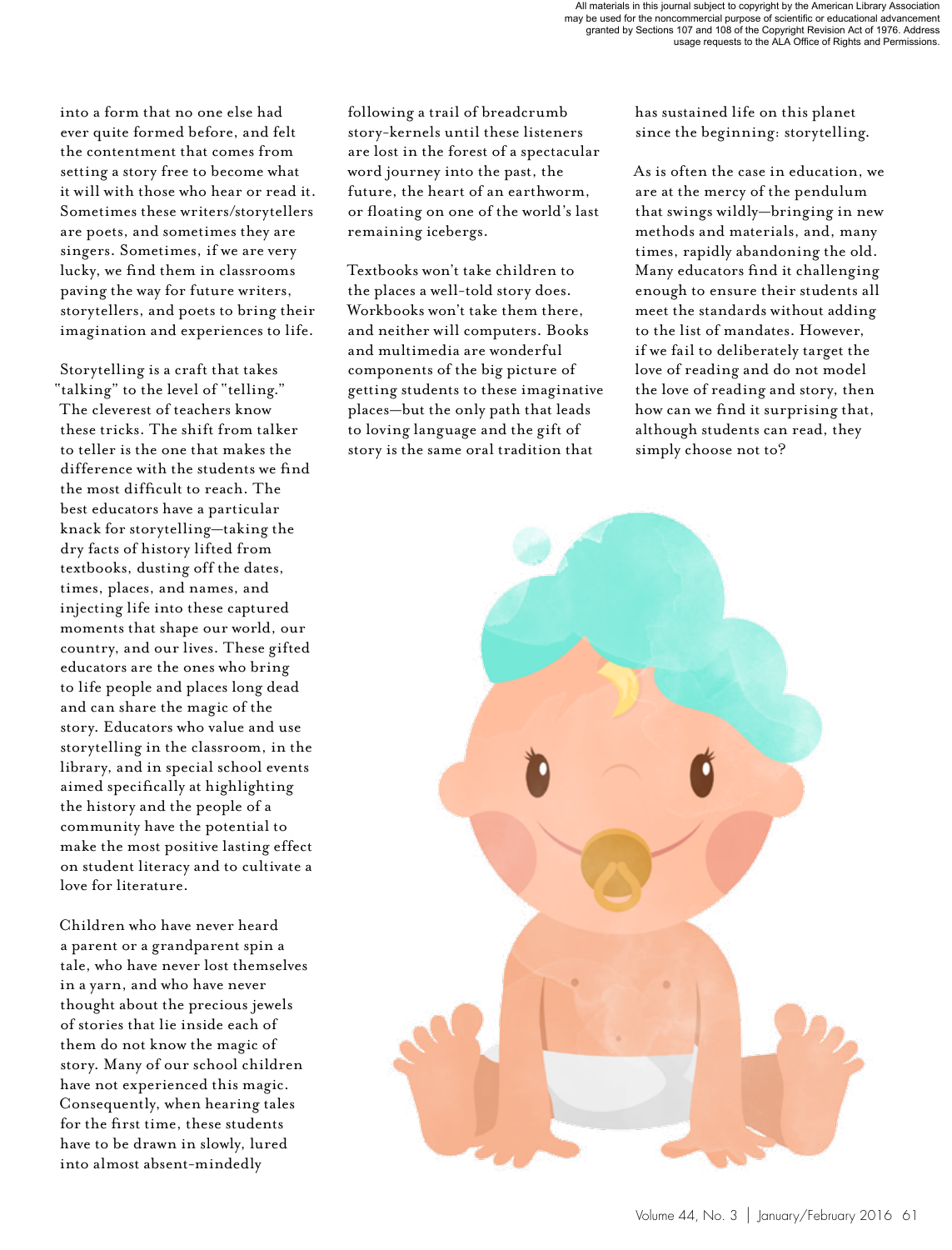All materials in this journal subject to copyright by the American Library Association<br>may be used for the noncommercial purpose of scientific or educational advancement<br>granted by Sections 107 and 108 of the Copyright Rev usage requests to the ALA Office of Rights and Permissions.

### LET'S BE THE ONES WHO CHAMP ION COMPONENT OF HOW TH

Although it is true that we do not see specific academic outcomes related to cultivating a love of stories and storytelling in our national standards, the two are not diametrically opposed. In fact, stories are likely the most powerful tool we have to make the multitude of clinically written, jargon-infused, drained-of-meaning, "thestudents-will" standards palatable to the human brain—something our students can actually learn, remember, and value. Standards that guide our language arts and reading instruction are what we

must follow, but the Common Core State Standards have no codicil that states, "Please, abandon all reason and things you know that work." In essence, let's not be the educators that throw the baby (storytelling) out with the bathwater (previous standards). Instead, let's be the ones who champion the value of story as a major component of how the human brain learns.

Opportunities abound for harnessing the power of storytelling. Every discipline taught in our schools provides fodder for story. The famous—and not so famous—people, events, places, and inventions are wrapped in story. The emotional and sensory factors of a story are more powerful ways of learning than simply reciting a set of facts. Mining biographies and autobiographies reveals some

powerful and interesting facts that can jumpstart a story or introduction to a topic of study.

For example, did you know that left-handed Leonardo da Vinci wrote notes for himself from right to left and that other readers needed a mirror to decipher his writing? Were you aware that Alexander Graham Bell received his middle name as a birthday present from his father on Alexander's eleventh birthday? A common misconception is that George Washington had teeth made from wood. Not true. His teeth were made from hippopotamus ivory and teeth from donkeys and horses. He also suffered from taphophobia, the fear of being buried alive. All these historical tidbits reveal real, complex human beings whose lives had many dimensions aside from their famous